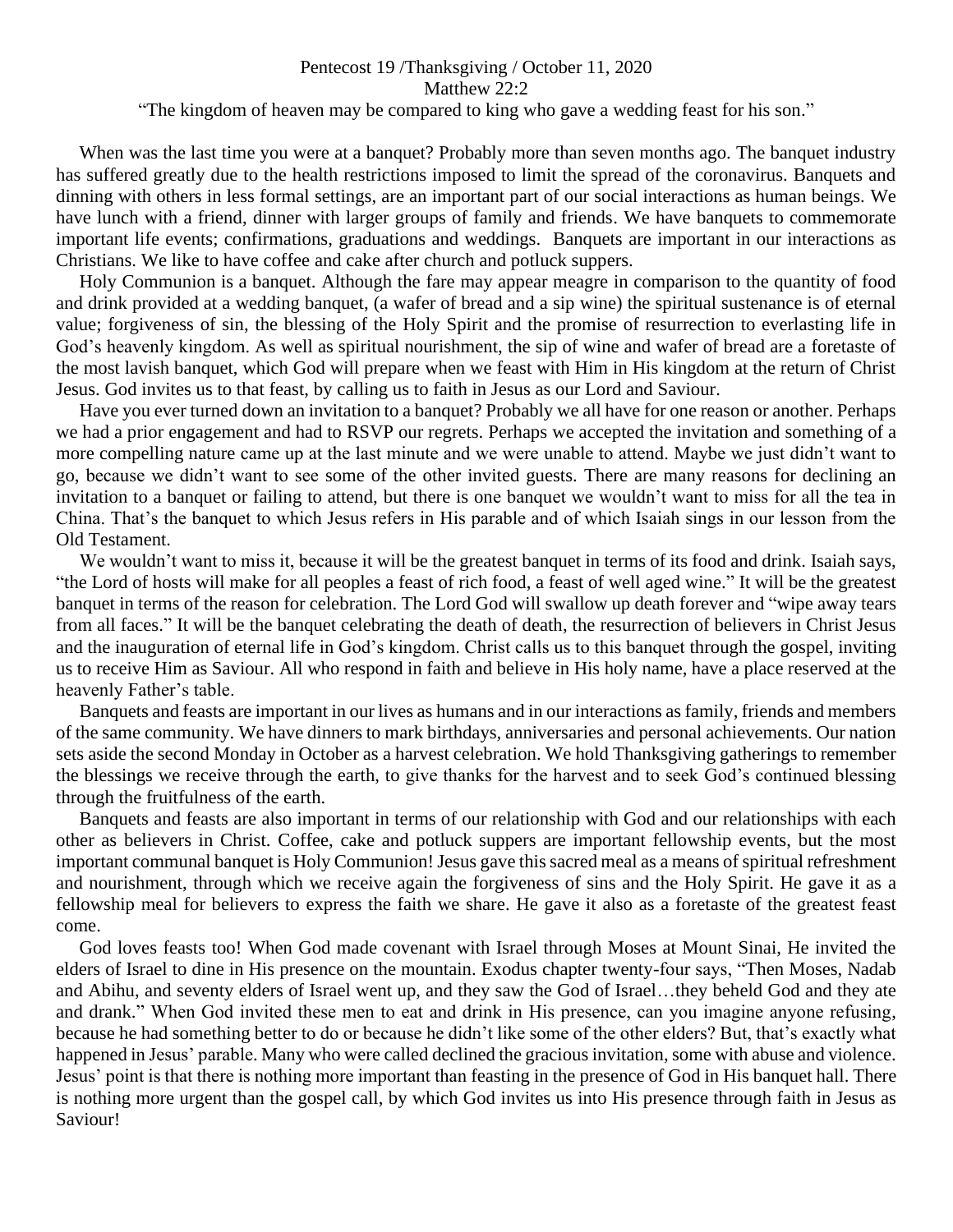The image of God's banquet runs through scripture from Exodus to Isaiah and through the gospels. It reaches its zenith in Revelation, in the wedding banquet of Christ and the Church. Passover in the Old Testament and Holy Communion in the New Testament are smaller feasts to nourish and refresh us on the way. The great feast is the marriage banquet of Christ and the Church. In Revelation chapter nineteen an angel tells John, "Write this: 'Blessed are those who are invited to the marriage supper of the Lamb." There is nothing more important than the invitation to the marriage supper of the Lamb. It is the beginning of forever, the renewal of all things in a new creation in which sin and sorrow, death and mourning are forever gone.

 God calls us and all people to this great supper through the gospel, spoken by the voice of the church. The Church's purpose and our work as believers, is to invite people to the banquet through faith in Jesus. In Matthew chapter twenty-eight Jesus commissioned the church to this task, saying: "Go and make disciples of all nations baptizing them in the name of the Father and of the Son and of the Holy Spirit, teaching them to obey all that I have commanded you." We received this invitation when someone first shared the gospel of God's grace in Jesus with us. Do you remember who first shared the gospel of God's love in Christ with you? Maybe it was your mom or dad, or a Sunday School teacher. Perhaps it was a friend, or a believing stranger. Maybe you even heard it in church! There was a first time, but that wasn't the only time! God calls repeatedly, over and over again. He calls continuously through the voice of believers. Every time you hear the gospel message, God is inviting you to His banquet by calling you to faith in Jesus.

 Have you ever received an invitation to a wedding, put the card on a shelf and forgot about it, only to find it after the event had taken place? Don't do that with God's invitation. His invitation is written for all of us in the words of scripture. St. John said in the second last chapter of his gospel, "These things are written that you may believe that Jesus is the Christ the Son of God, that believing, you may have life in His Name." Don't let the invitation sit on the shelf, pick it up and read it! God has a place set aside and a chair turned up for you at His banquet table. He invites you to receive His grace in Christ through faith in His Name.

 This is a little sensitive, but have you ever been thrown out of a banquet? You don't have to shout it out for everyone to know, just wink. There are people who crash wedding banquets and funeral luncheons; figuring that with the variety of families and friends present, no one will realize they are not connected to the bride or groom, or had any relationship with the deceased. The prospect of free food and the thrill of being somewhere without an invitation, are great temptations for some people. But of course, if you get found out, you will probably be shown the way out. Perhaps not as violently as the fellow in Jesus' parable, who was bound hand and foot and cast into the darkness. But depending on the families involved and their sense of violation, a trip into the dumpster might be on the menu. You could possibly see it for an insolent stranger, but an invited guest would have to engage in some very bad behaviour to be cast out of the hall.

 Did the man in Jesus' parable deserve such harsh treatment? He wasn't a wedding crasher. He was an invited guest. The only thing against him was that he wasn't wearing a wedding garment. I've seen worse behaviour at wedding receptions and no one was ejected from the premises. But Jesus wasn't talking about an earthly banquet. He was speaking about God's righteous reign and what is necessary for us to enter into His banquet hall and stand in His presence. The one thing that is needed to stand in God's presence and take our place at the marriage feast of Christ and the Church, is the garment of His righteousness; received through faith in His name and put on by baptism into His death and resurrection. As Paul said to the jailer in Philippi, "Believe in the Lord Jesus and you will be saved."

In Jesus' parable some refused the invitation, some despised it, others set it on the shelf. The man without the wedding garment, represents those who seek another way into God's presence than through the garment of Jesus' righteousness that covers our sin. We enter into the Father's presence for the sake of Jesus' righteousness, received through faith, put on by baptism into His death and resurrection! Jesus said, "I am the way and the truth and the life, no one comes to the Father except through me." Jesus wants us to take a seat at the banquet table in His Father's house, when He returns as King and Lord of all. Jesus wants to cover our sin with the garment of His righteousness. We receive the garment of His righteousness through faith in His Name. We are clothed in His righteous through baptism in His Holy Name!

Jesus invites us through the gospel. He says, "Come to me all you who are weary and heavy laden and I will give you rest." He calls us to Himself that He may bring us into the Father's presence, forgiven and at peace with Him. He brings us into the Father's presence now through faith, fully and forever through His resurrection on the last day. All who receive Him through faith, receive the garment of His righteousness in forgiveness and a